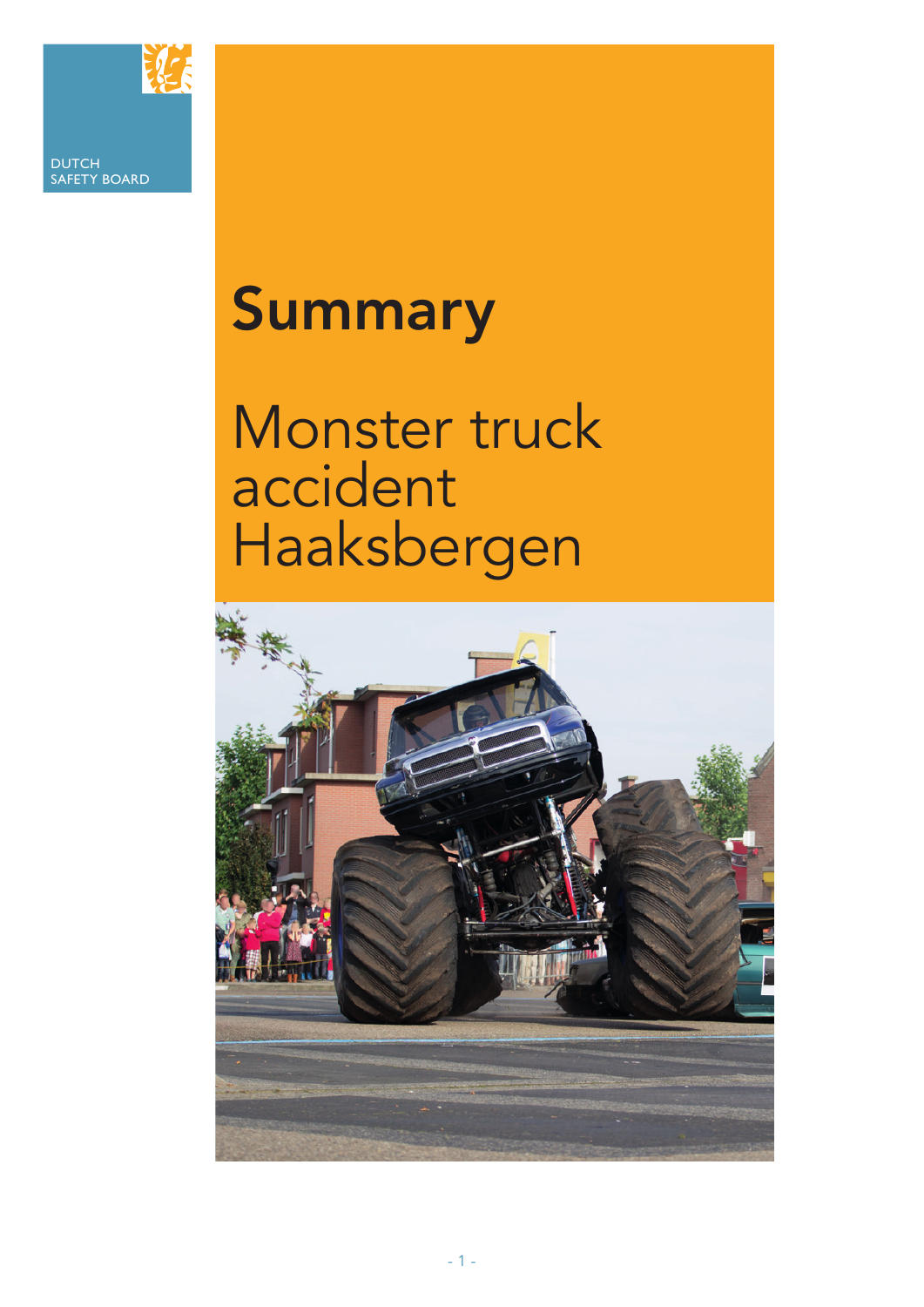# Summary

### Monster truck accident Haaksbergen

*The Hague, May 2015*

*The reports issued by the Dutch Safety Board are open to the public. All reports are also available on the Dutch Safety Board's website www.safetyboard.nl*

*Source photo cover: Persbureau GinoPress / ANP foto.*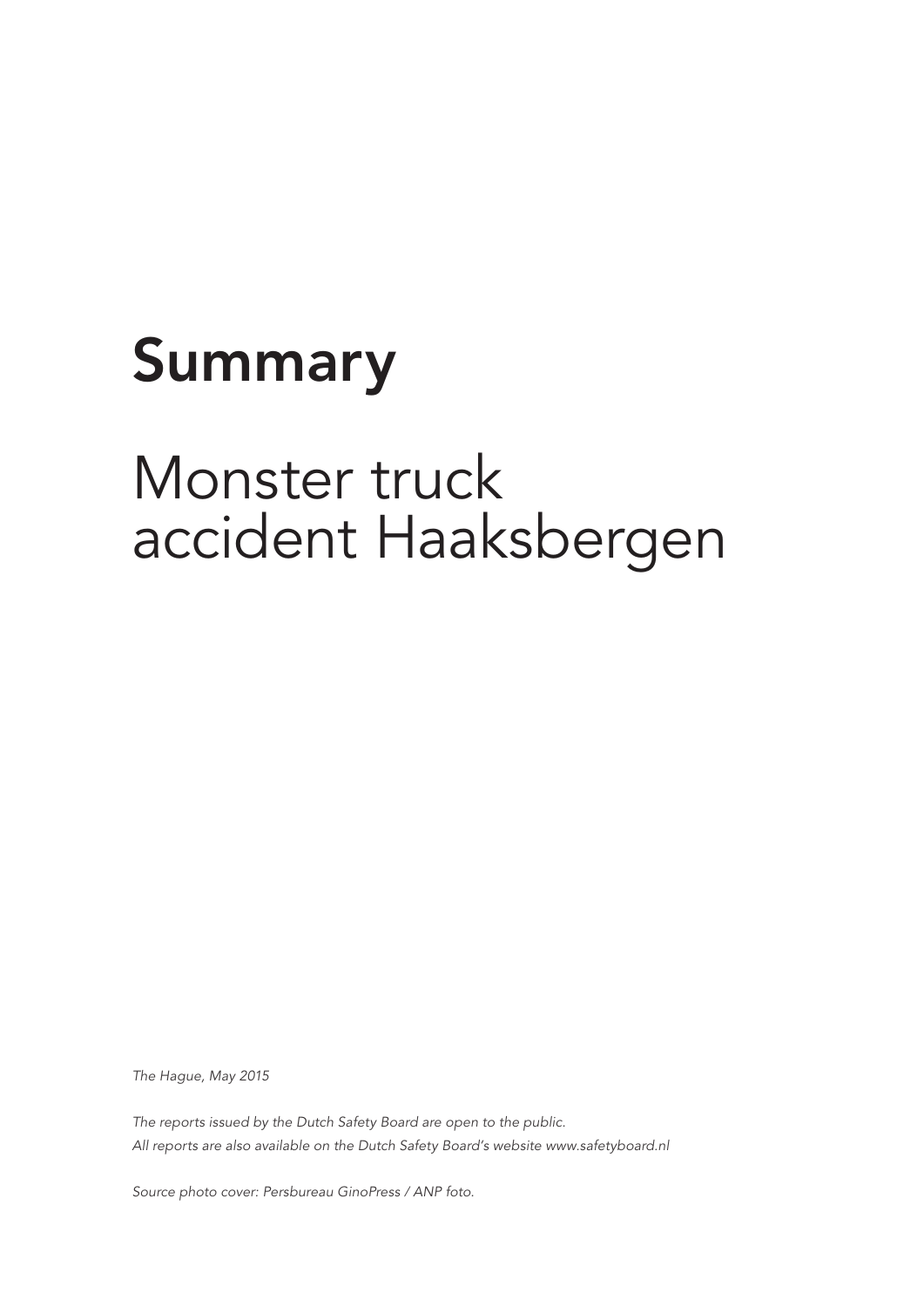#### Dutch Dutch Safety Board

The aim in the Netherlands is to limit the risk of accidents and incidents as much as possible. If accidents or near accidents nevertheless occur, a thorough investigation into the causes, irrespective of who are to blame, may help to prevent similar problems from occurring in the future. It is important to ensure that the investigation is carried out independently from the parties involved. This is why the Dutch Safety Board itself selects the issues it wishes to investigate, mindful of citizens' position of independence with respect to authorities and businesses. In some cases the Dutch Safety Board is required by law to conduct an investigation.

| Chairman:          | <b>Dutch Dutch Safety</b><br><b>Board</b><br>T.H.J. Joustra<br>E.R. Muller<br>M.B.A. van Asselt<br>B.J.A.M. Welten (extraordinary member of the board) |                              |                                      |
|--------------------|--------------------------------------------------------------------------------------------------------------------------------------------------------|------------------------------|--------------------------------------|
| General Secretary: | M. Visser                                                                                                                                              |                              |                                      |
| Visiting address:  | Anna van Saksenlaan 50<br>2593 HT The Hague<br>The Netherlands                                                                                         | Postal address: PO Box 95404 | 2509 CK The Hague<br>The Netherlands |
| Telephone:         | +31 (0)70 333 7000                                                                                                                                     | Fax:                         | +31 (0)70 333 7077                   |
| Website:           | www.safetyboard.nl                                                                                                                                     |                              |                                      |

NB: This report is published in the Dutch and English languages. If there is a difference in interpretation between the Dutch and English versions, the Dutch text will prevail.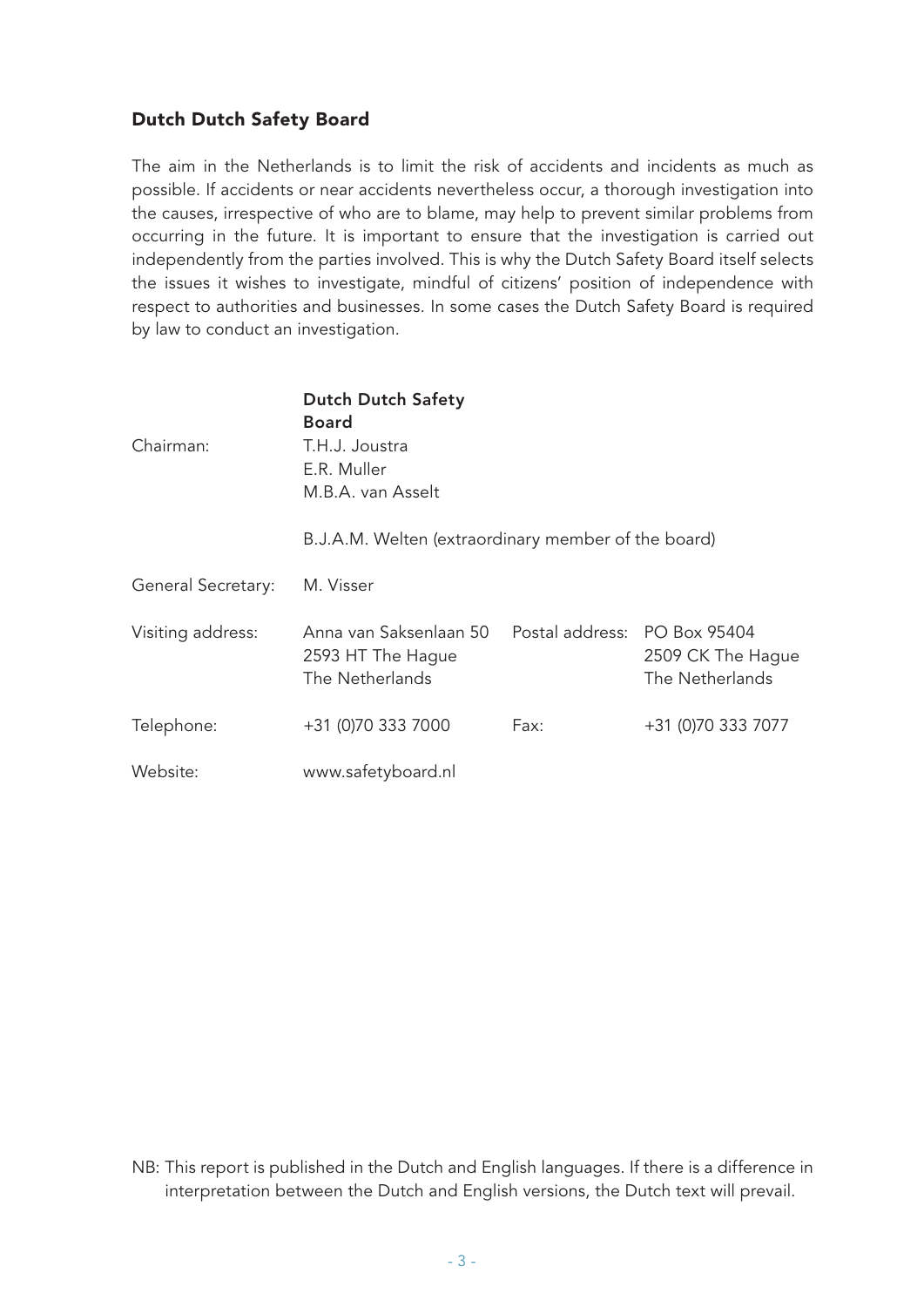### **INHOUD**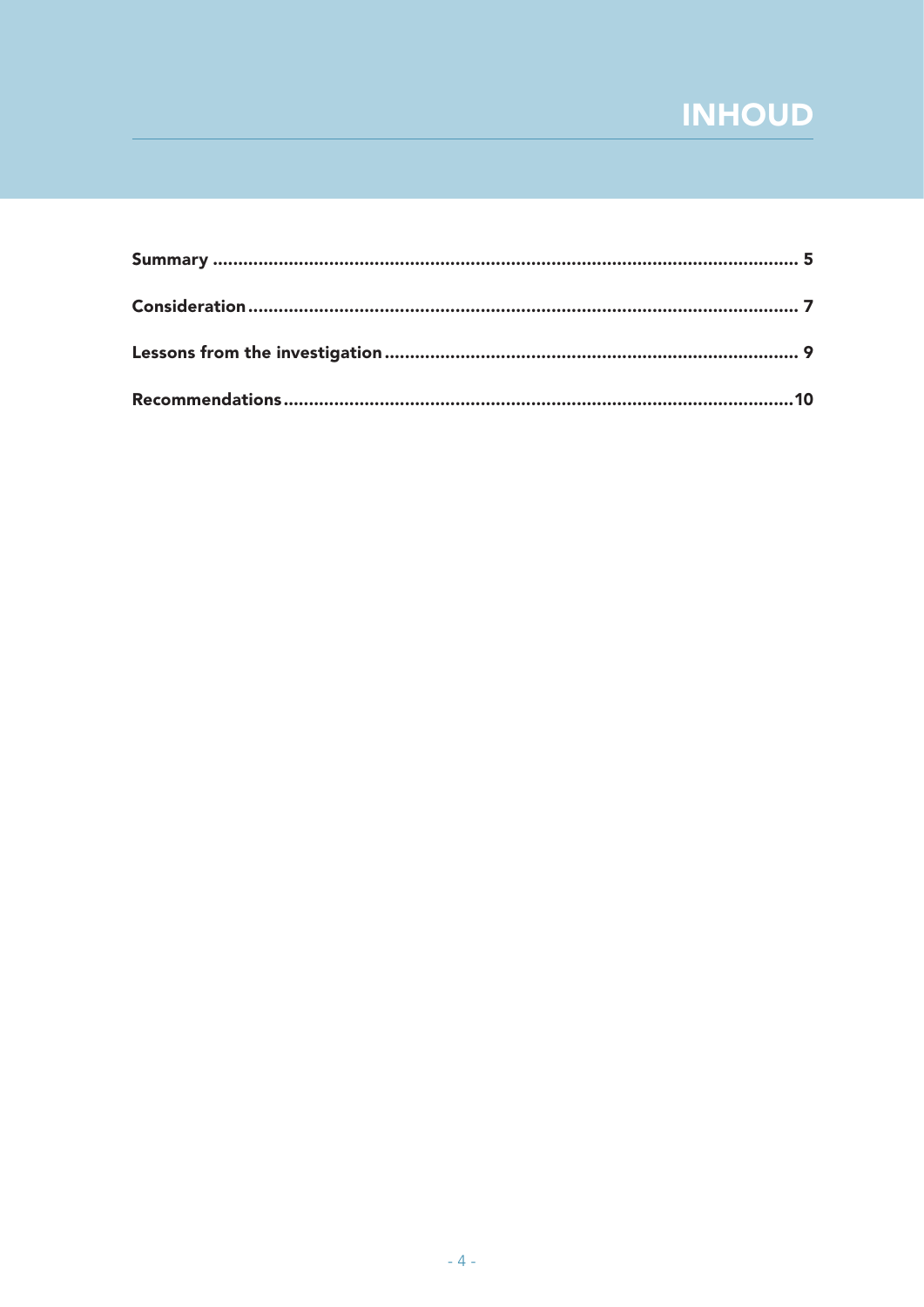On 28 September 2014, the AutoMotorSportief 2014 event took place in Haaksbergen, closing with a monster truck stunt show. What should have been an exciting finale to the yearly event, instead ended in a horrific tragedy, with the monster truck ploughing into a crowd of spectators, killing three people and injuring 28 others.

The Dutch Safety Board launched an investigation following the accident, focusing specifically on the event permit granted for the event. The issuance of the permit by the government is an important guarantee that the event organiser understands and can manage the risks. Shortfalls in these permits or the manner in which they are granted put public safety at risk.

The Public Prosecutor is investigating the technical circumstances of the accident as part of a criminal investigation into the driver of the monster truck. The results of the investigation were still pending at the time of publication of this report.

The Dutch Safety Board believes that the granting of an event permit is a safety-critical process. If the issuing authorities fail to set clear safety standards for the applicant to adhere to, they effectively abandon their responsibility for public safety. In the case of the AutoMotorSportief 2014 event permit, the Municipality of Haaksbergen did not act according to the safety-critical nature of this process, giving it too little attention. None of the parties involved in the granting of the permit assessed in any detail the specific risks associated with a monster truck stunt show.

As promoter of the stunt show performer, the event organiser failed to identify the risks associated with the stunt show. Because the organiser did not know the risks, he could not determine whether, and under what conditions he found the risks acceptable.

The company that performed the stunt show allowed it to be carried out while the margin for error by the driver or technical failure of the vehicle was very slim. All of this has led the Dutch Safety Board to conclude that the company had little knowledge of the risks associated with its own activities, or did not consider itself responsible for identifying and/or managing these risks.

The mayor and permitting officials failed to take cognisance of the specific content of the AutoMotorSportief 2014 event. This made it impossible for the municipality to fulfil its regulatory duty, which is to impose such requirements on the permit as may be necessary to ensure adequate management of the risks associated with the monster truck stunt show. Since no requirements were set, none could be enforced by oversight officials either.

The Dutch Safety Board concludes that the issuance of the permit for the AutoMotor-Sportief 2014 did not contribute to the safe performance of the final part of the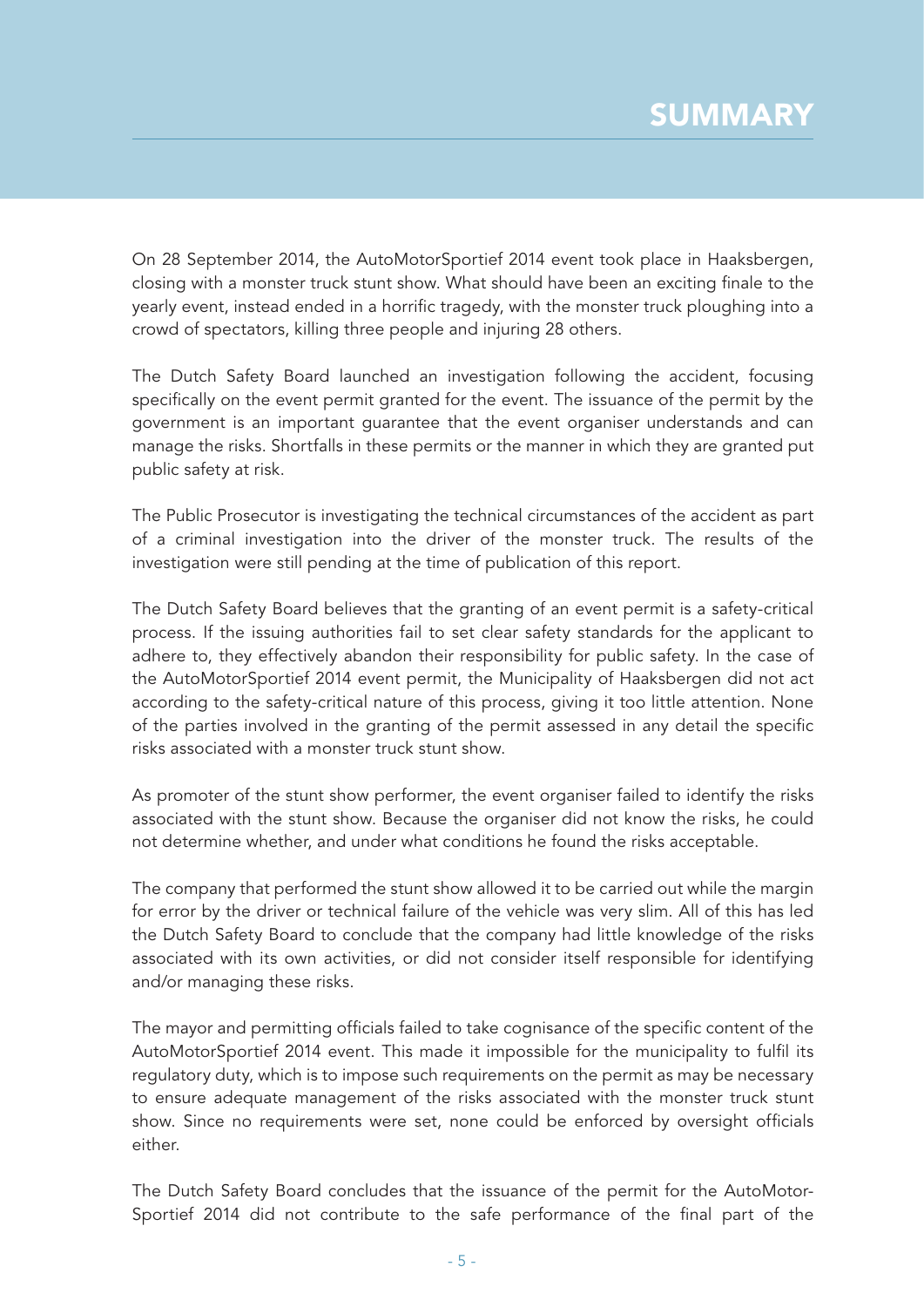programme. This was due to a lack of vigilance on the part of the municipal organisation of Haaksbergen and the lack of necessary knowledge and expertise to identify and assess the risks.

The causes for the lack of vigilance are, according to the Dutch Safety Board, due to the permitting authorities' lack of understanding of their responsibilities, the involved parties' perception that the event was low-risk, a limited ability for learning in the municipal organisation, and the lack of sufficient involvement by the management and mayor. More in general, the permitting process in any municipality is at risk of being marginalised as a result of pressure to allow events to go on as scheduled and thus to cause the least possible inconvenience to businesses and the broader community. This pressure could turn the permitting process into an administrative procedure that does not allow room for a critical assessment as to whether the organiser has the ability to control the risks. These risk factors are not unique to the Municipality of Haaksbergen. The Dutch Safety Board believes that they could affect the quality of the event permitting process in many more municipalities.

The identification and management of risks requires knowledge and expertise. The investigation shows that the availability or limited availability of knowledge and expertise is an issue that plagues many more cities than Haaksbergen alone. The Dutch Safety Board concludes that access to the necessary knowledge and expertise to identify and assess risks constitutes a vulnerability for the event permitting process. Four factors contribute to this: the limited ability of organisers to oversee and control their risks, the lack of adoption of such knowledge and expertise among permitting authorities, bottlenecks in the mobilisation of knowledge, and the lack of a proper knowledge-sharing infrastructure.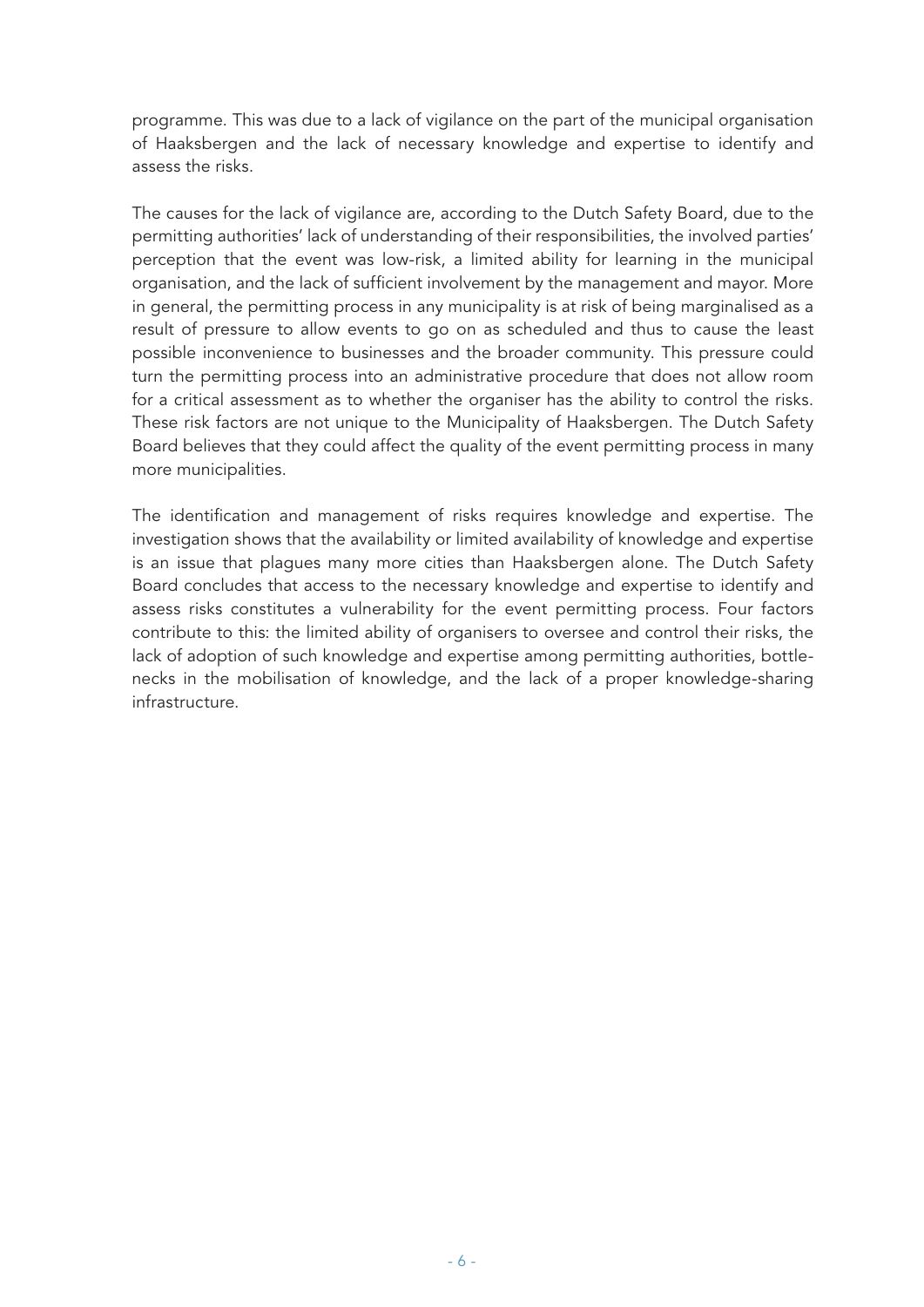Events do not revolve around safety concerns. They are primarily designed to be fun and festive and to contribute to viable, economically healthy local communities. Safety is a precondition. Thus, the Dutch Safety Board does not believe that municipalities and their mayors should seek to rule out every risk. The mayor must instead make an informed decision, weighing the safety risks against other interests associated with events.

Such informed considerations were, in fact, lacking in the case of the AutoMotorSportief 2014 event. The mayor, as the competent authority, and the permitting officials in Haaksbergen did not take cognisance of the contents of the event and, as such, had no knowledge of the risks associated with the monster truck stunt show and were unable to consider the interests referred to above. The safety instructions stated on the permit, including the much talked about '10-metre distance rule', are included without taking cognisance of the contents of the event, and bear, at most, an incidental relationship with the risks that had to be controlled. The municipality therefore failed to fulfil its role as the guardian of public safety.



*Figure 1: Monster truck stunt show. (Source: National Police)*

Citizens should be protected from dangers they cannot arm themselves against. The responsibility for providing this protection rests first and foremost with the individuals that create such dangers. Event organisers and their suppliers must therefore understand and be able to manage the risks inherent to their activities. But a significant responsibility for protecting public safety also rests with the government. When balancing interests, it should determine the level of protection that must be provided for citizens and ensure that it is actually provided. Event permitting should also be considered in this light. A mayor has the legal responsibility to determine whether and under what conditions an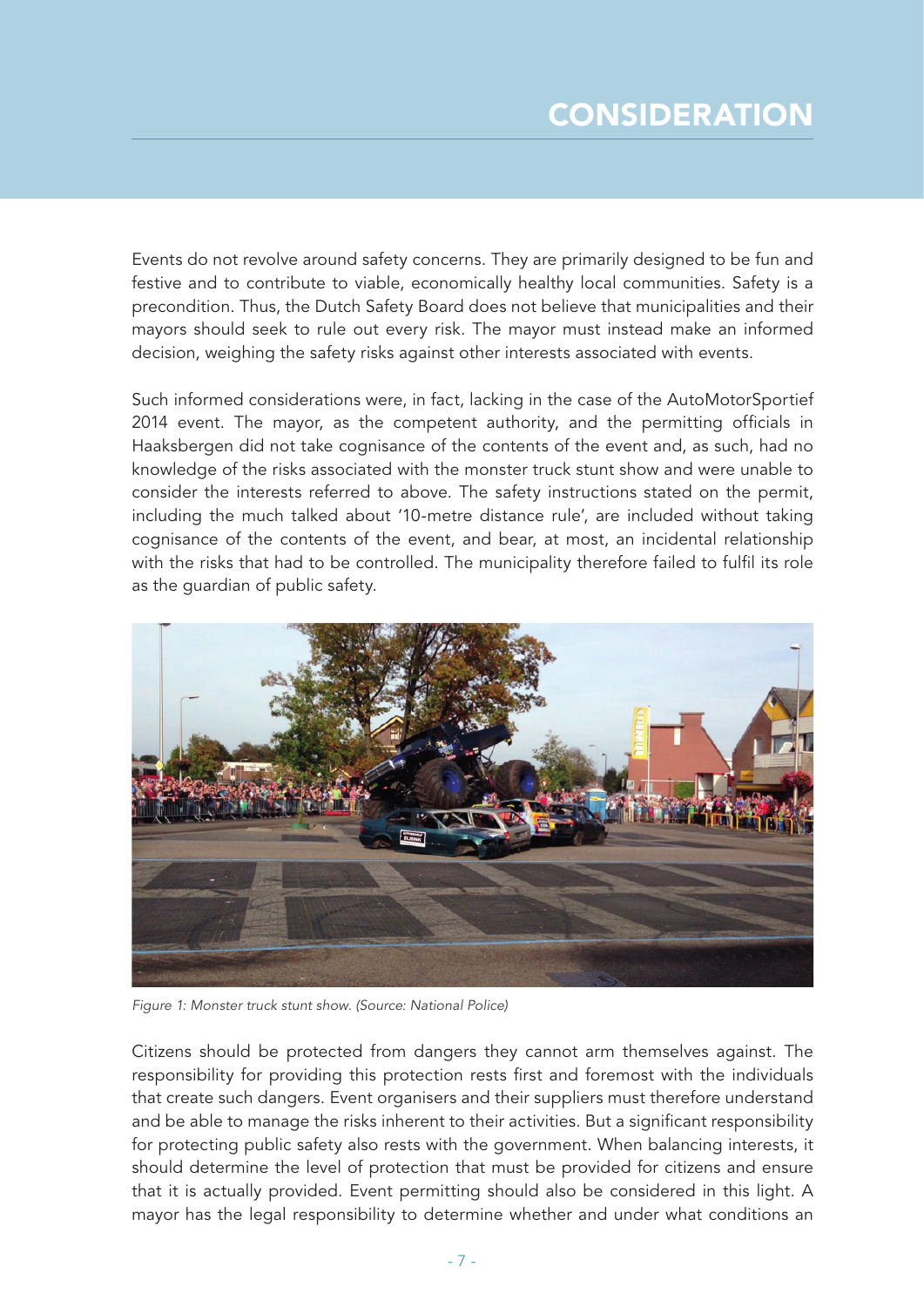event can take place without compromising public safety. He must also enforce compliance with those conditions. The event permit is an important tool in this regard.

When the government drops the ball on event permitting, it shifts responsibility for public safety to the organisers, who cannot be entrusted with this responsibility in all cases. Either because they do not have sufficient risk control capabilities or because they rely on suppliers who do not prove worthy of their trust. Event permitting can therefore be viewed as a safety-critical process that requires a vigilant commitment by all parties concerned, as well as adequate knowledge and skills. This investigation shows that such vigilance was lacking in Haaksbergen and that other municipalities are also vulnerable in this regard.

The Dutch Safety Board realises that vigilance is not something that lends itself to organising easily and that mayors and officials are exposed to all kinds of incentives that undermine vigilance and critical attention in the event permitting process. Yet it is essential that they actively determine that an event will not present unacceptable risks to public safety. Although procedures, guidelines and tools may be helpful in that regard, they are far from sufficient. Permits are granted by people on the basis of craftsmanship, administrative and otherwise. The parties concerned must therefore be aware of their responsibility for public safety in relation to other interests, and act accordingly. Ownership is key. It is not about having, but about showing responsibility. That responsibility goes beyond the mere fulfilment of formal duties.

Although the primary responsibility for managing risks rests with the individual responsible for creating the risks, officials must not simply rely on what the permit applicant chooses to tell them. Mayors must not give an unqualified mandate for processing applications for event permits and must actively monitor how their mandate is complied with.

The relationship between government and citizen is changing. The government takes a step back while citizens, supported by developments in digital communication, take more and faster initiative to personally organise events. This poses new challenges for the municipality, if it does not want to be overtaken by events. The municipality must increasingly take a proactive approach to ensuring public safety at events. The vigilance that was lacking in Haaksbergen will only grow in importance.

This requires municipalities to invest in their event permitting process. Mayors must seek support from their local city councils for a clear political mandate and from their executive board for the people and the resources. Permitting is a core regulatory task, even though it is generally under the political radar. The essential responsibility of the government, i.e. guaranteeing the safety of its citizens, must not turn into an administrative task, especially in times of scarcity. Permitting requires active verification. In other words, a municipality, and especially the mayor, must maintain a vigilant approach and apply a thorough knowledge of issues to proactively verify whether citizens at an event will be adequately protected from dangers they cannot arm themselves against. If municipalities fail to do so, then permitting has no added value and it merely creates an illusion of safety.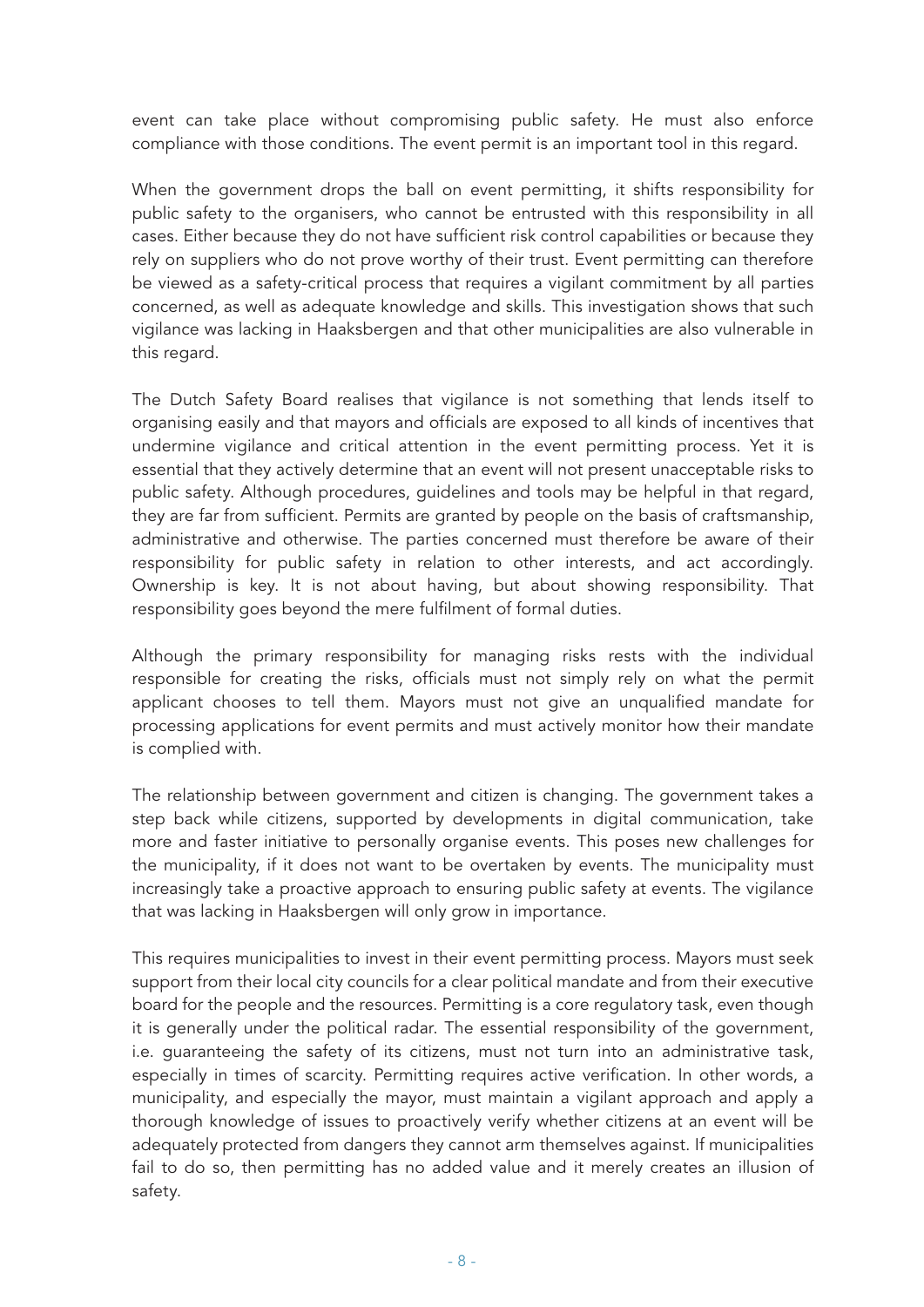From this investigation four lessons can be learned that enable municipalities in the Netherlands to strengthen the safety-critical nature of the event permitting process. These lessons aim to empower officials to pay due attention to matters of risk and risk management when drafting an event permit, rather than altering the framework of rules and regulations which is, in the opinion of the Dutch Safety Board, adequate in most regards. Seen that the human agent involved in issuing an event permit is decisive in the effectiveness of said permit, it is of the utmost importance to create and maintain the proper circumstances for them to exercise their duties.

The four lessons are:

- Position the mayor as the 'owner' of the event permitting process
- Upgrade the profession of permit issuing official
- Improve the opportunities for permit issuing officials to share knowledge and expertise
- Improve the ability of event organisers to identify and manage safety risks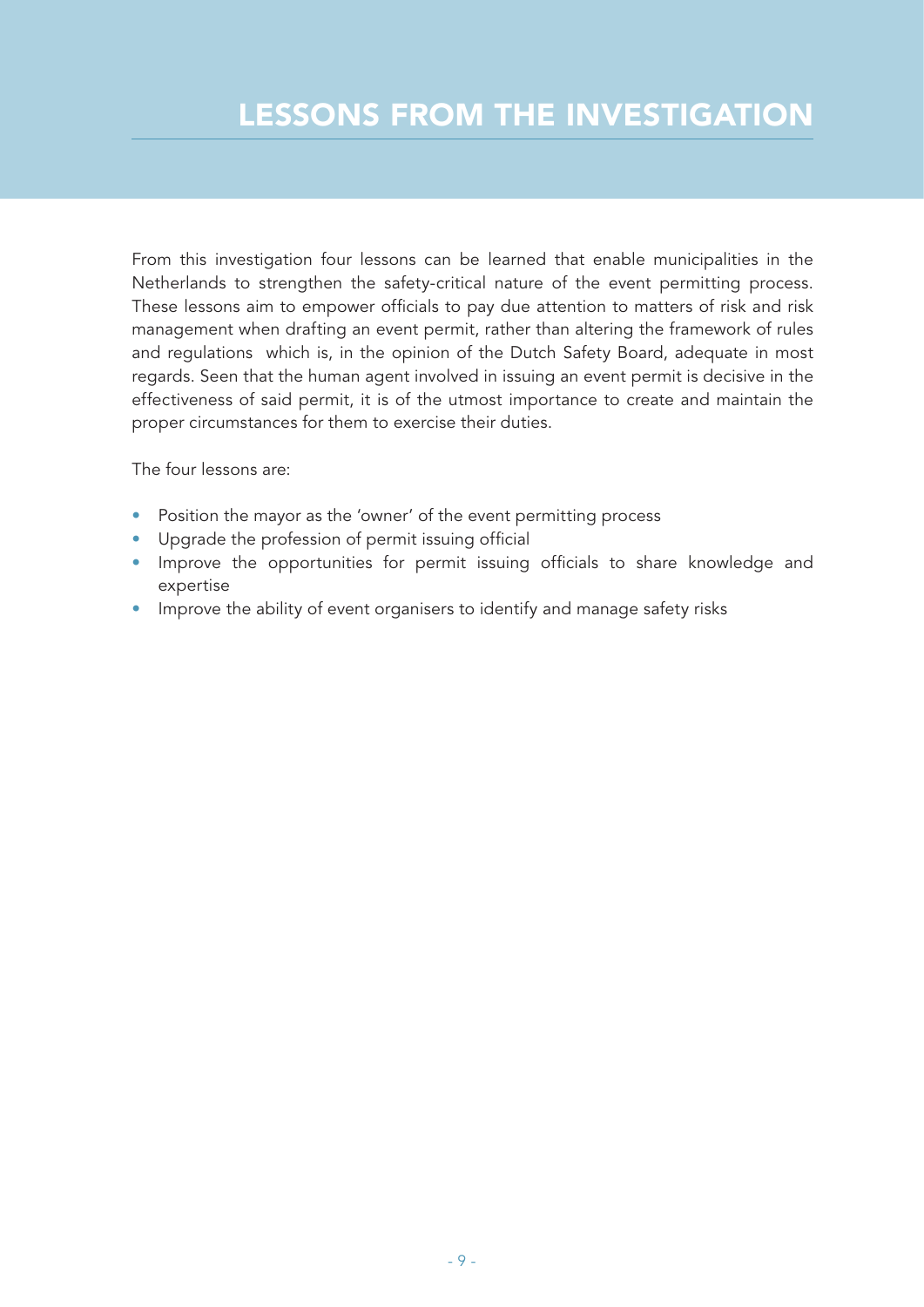This investigation has led the Dutch Safety Board to conclude that event permitting is a safety-critical process. The process in Haaksbergen is shown to have some shortcomings. The Dutch Safety Board therefore puts forth the following recommendation:

#### To the Executive Board of the Municipality of Haaksbergen

Organise the granting of event permits as a safety-critical process where the mayor (or the officials acting on his behalf) actively verifies that the event organiser is cognisant of the risks and can manage them without compromising public safety. Invest in the knowledge and skills of officials tasked with granting permits. Explicitly position the mayor as 'owner' and take measures to allow him to continuously monitor the quality of the permitting process. Public safety will be his primary focus.